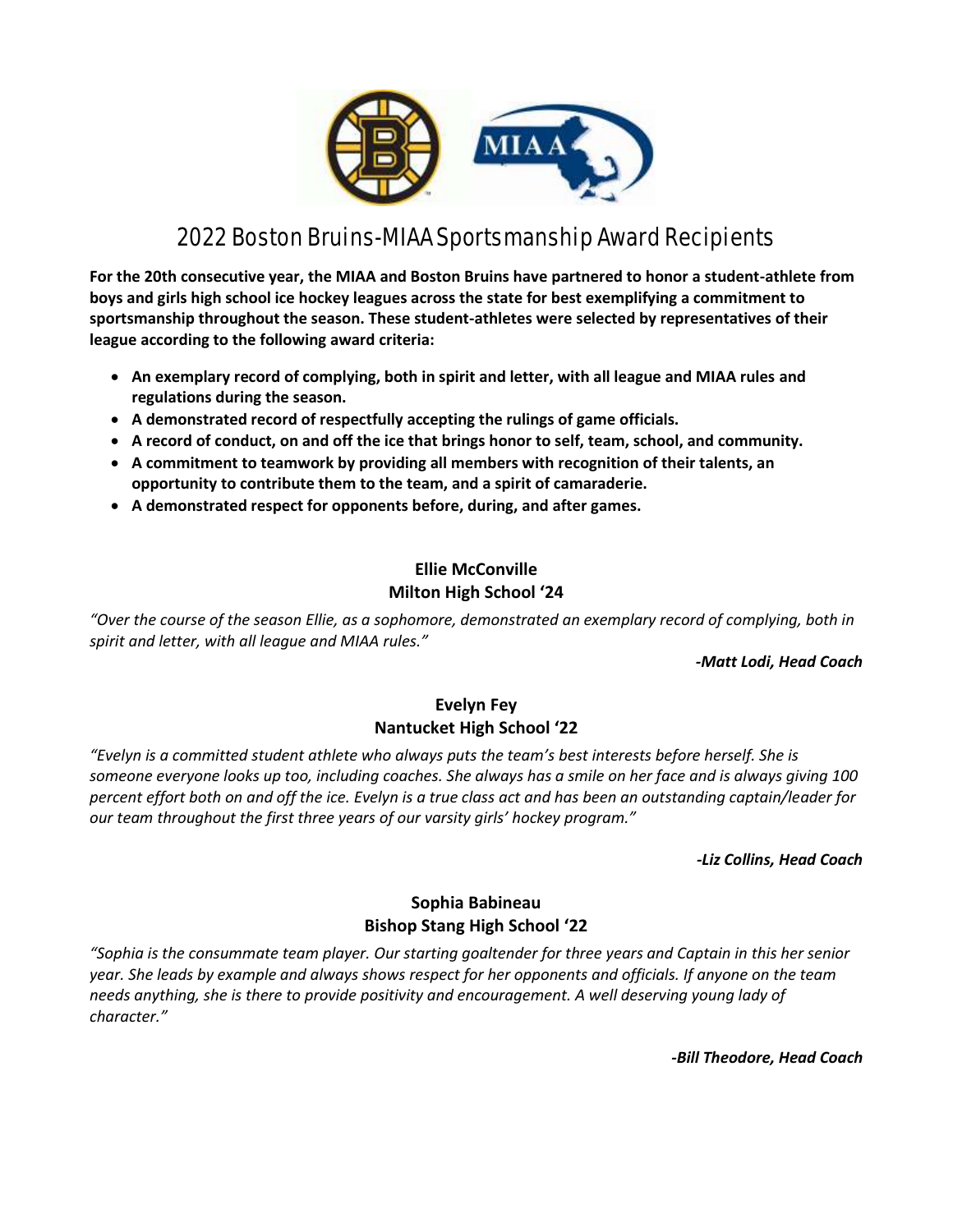# **Cataline Kipp Mansfield High School '22**

*"Cataline embodies what it means to be a team player and displays great respect for her teammates, opponents, and officials. She brings infectious energy and enthusiasm on and off the ice and you can always count on her to motivate the team! Cat always has a positive attitude and strong work ethic. She's a great role model to her peers."*

#### *-Jamie Mullen, Head Coach*

# **Maggie Dockray Notre Dame Academy '22**

*"Her dedication alone got her to the point where she is so amazing with the younger girls on my team. She just plays the game the right way and has so much to offer to these young players who are striving to gain more ice time. Maggie is a dedicated person who is going to St. Michael's next year to run track."*

*-John Findley, Head Coach* 

## **Tatiana Stanton Ursuline Academy '22**

*"Both on and off the ice, Senior Captain Tatiana "Tia" Stanton, fully emulates everything it means to be a recipient of the MIAA Sportsmanship Award. This season, our team implemented a sticker system whereby players are awarded a helmet sticker for hard work, scoring a goal, helping out a teammate, the list goes on. Each day, our coaching staff will see Tia either picking up the pucks, helping one of the younger kids work on passing or on their shot and we'll turn to each other and in unison say "sticker?" Tia deserves a helmet's worth of stickers day in and day out as she is always organized, motivated, looking out for the younger students, a natural leader and a positive presence and voice on the ice and in the locker room. She always makes great suggestions on how we can better execute our breakout or get the puck to the net. Our team consists of players in grades 7-12 and we couldn't have asked for a better leader and role model for our younger students this season. When the time came to decide who to nominate, Tia was a no-brainer. She plays each game with respect for her teammates, coaches, referees and the opposing team setting a great example for the future of our program."*

#### *-Lindsay Gioioso, Head Coach*

## **Abigail Boudreau Wakefield Memorial High School '22**

*"I cannot say enough great things about Abby. She is such a great kid. She is a phenomenal athlete. She is a former league MVP and All-Scholastic selection for both Girls Ice Hockey and Field Hockey. She is going on to*  continue her field hockey career at LaSalle College next year. However, as great of an athlete as Abby is, she is *an even better person/human being. She is so polite and respectful to every person she ever interacts with, whether it is a teammate, opponent, coach, referee, or complete stranger. She is one of the most polite and respectful kids I have ever worked with, and she is extremely humble and unassuming. She is the epitome of what we want a student-athlete to be. She works hard, has a phenomenal attitude, and she treats everyone with dignity and respect. You could not ask for a better kid!* 

*-Brendan Kent, Athletic Director*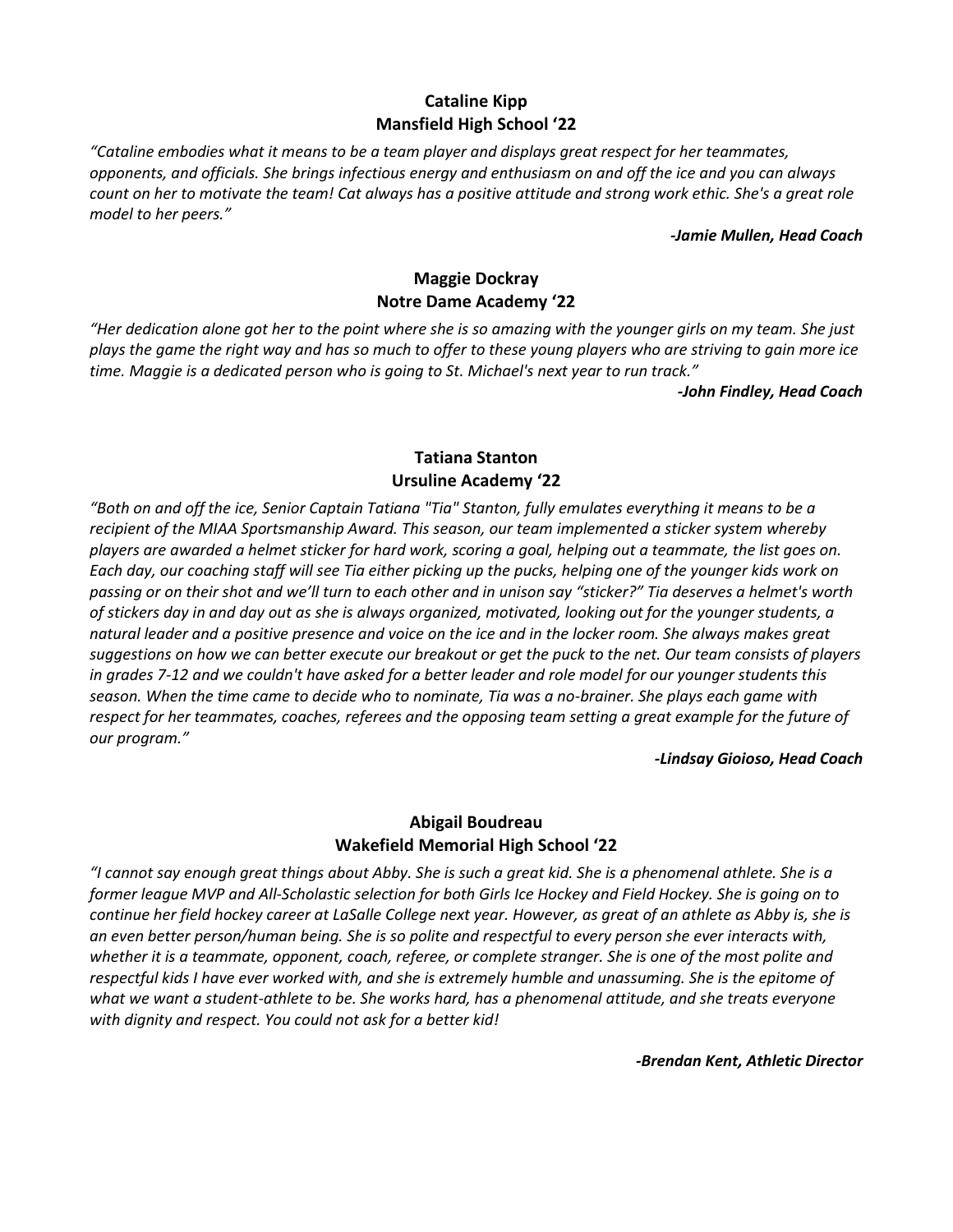## **Emma O'Regan Westford Academy '22**

*"Emma O'Regan exemplifies the meaning of sportsmanship. As a senior captain her leadership skills shine on and off the ice. Emma best exemplifies the attributes of character, integrity, and sportsmanship. She leads her peers with confidence, respectfulness, and a great love for the game. The coaches and her teammates are so proud of Emma and believe she is so deserving of this award!"*

#### *-Jim Geraghty, Head Coach*

#### **Mia McKennitt Concord-Carlisle High School '22**

*"As a senior captain, Mia demonstrated respect for the game, her opponents and officials each time she took the ice. Mia is a tenacious competitor, but always displayed exemplary sportsmanship and support for her teammates. We are proud of the way she represents our team and school and congratulate Mia on receiving this prestigious award."*

*-Aaron Joncas, Athletic Director*

# **Jamie DuPont Beverly High School '22**

*"Jamie is a two year captain of our three town co-op team (Beverly, Danvers & Ipswich). During her high school career Jamie had to endure through three different head coaches. Jamie took on a leadership role of this coop her sophomore year where she was the player organizing all the team bonding activities. Not only is Jamie the*  best player on the ice more importantly she is a better person off the ice. Jamie took a leadership role with our *unified basketball team in the fall while she was also the captain of our field hockey team. This season in hockey when our goalie was quarantined with Covid and no backup goalie, Jamie stepped up and played two games as the goalie winning one and tying one. Jamie is the first player not only to help her teammate up off the ice but also her opponent. Jamie is the least penalized player on the team and most complemented player. Jamie completely embodies what high school student-athletes are and aspire to be."*

*-Dan Keefe, Athletic Director* 

# **Stella Spaulding Scituate High School '22**

*"Stella Spaulding embodies the highest degree of sportsmanship within MIAA competition - on the ice, cross country course and track. Stella has demonstrated the utmost respect for officials, opposing players & coaches while competing fiercely on the ice. Her quiet manner does not detract her from having a significant leadership role on our team. Stella is an extremely well liked team-mate and because she is active (and excels) in two other MIAA sports, she has earned the respect of and developed healthy relationships with many other athletes within the Patriot League. This is abundantly evident in the hockey rink, on and off the ice. Additionally, Stella's selflessness is demonstrated through her commitment to team service initiatives in the community. Scituate Girls Hockey has supported veteran programs, and Stella is a leader in this effort."*

*-Jeff Maidment, Athletic Director*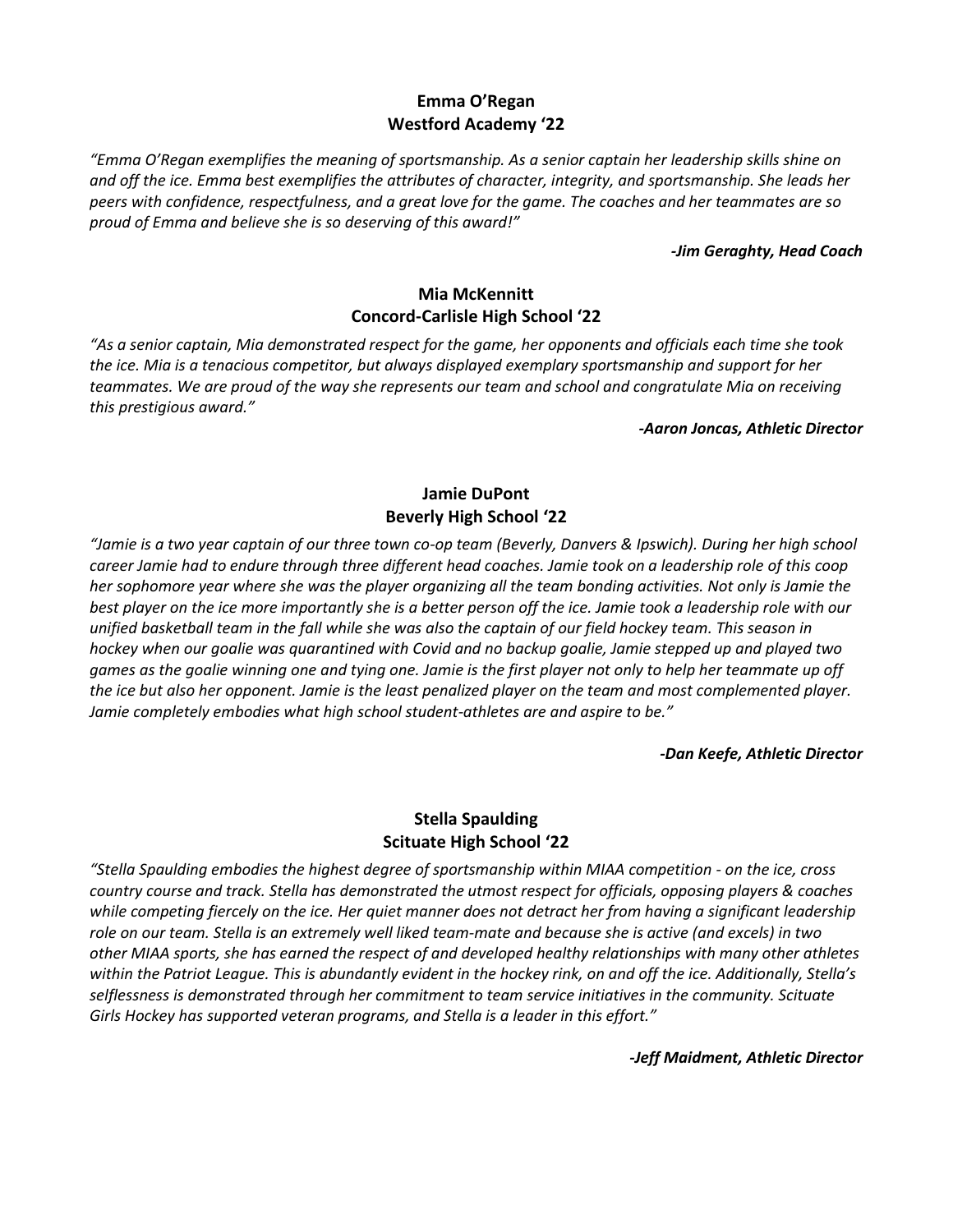## **Morgan Roach Norwood Senior High School '23**

*"Morgan Roach, a junior leader for the 2021-2022 season, is the ideal recipient for the Boston Bruins-MIAA Sportsmanship Award. Morgan was chosen by the Tri-Valley League for Girls Ice Hockey and her service and sportsmanship for her team and community have been impressive. Morgan has been a leader on and off the ice, and is always there to hype up the team if they needed it in between periods or before a game. Morgan Roach led the scoring for this state tournament bound team, and her genuine focus was most certainly on camaraderie over individual accolades. Morgan is a leader in the building as Girls Athletic Advisor for the junior class, and she is an active member of Spirit Club and Friendship Club. Morgan's involvement with Friendship Club allows her to socialize outside of school hours with students with special needs, she makes them feel comfortable and is a good friend to all. Further, Morgan has helped on Sundays with Learn to Skate in Norwood, helping the youth of Norwood, who are just getting introduced to skating and ice hockey. Morgan Roach is fully deserving of being the recipient of the Boston Bruins MIAA Sportsmanship Award for the Tri-Valley League!"*

#### *-Tim Coskren, Head Coach*

#### **Austin Herlihy Wellesley High School '22**

*"Austin has demonstrated on a daily basis the qualities of a true student athlete with a passion for his team and teammates through a dedicated sportsmanship lens. A selfless leader who has distinguished himself by doing the right thing in all circumstances. Austin was a calming influence on the ice and in the locker room. He has the unique quality of being able to recognize and then help his teammates when they are getting down on themselves. There were countless times where as a coaching staff we would see Austin going by a teammate in practice or on the bench with reassuring words of encouragement. Austin has been able to mentor many of his teammates and help them to look at situations in logical and rational ways. As we all know, the words of a peer often times outweighs the insights of a Coach. As a young man, he personifies the characteristics we all strive for in our young people. He is kind, confident, bright and caring."*

#### *-Paul Donato, Head Coach*

## **Sean Baker Longmeadow High School '22**

*"Senior Captain #13 has strong leadership skills & respectful to his teammates, coaches, opponents & referees. Sean has played in all 23 games, led us to a Class A Western Mass Championship and a first round win in the Division 2 MIAA Tournament versus Algonquin. Sean loves the game of hockey & plans to make his decision of colleges based off academics & club hockey opportunities. Sean has a 4.6 GPA with most of his classes being honors."*

*-Jim Joyce, Head Coach* 

## **Andy Qiu East Boston High School '22**

*"Andy has been captain of the EBHS Jets for 2 seasons. He fought through a lot of adversity and was able to remain captain while keeping the love and respect of his teammates throughout COVID-19. His dedication to the team, the game and playing hockey the right way helped us get out of the loss column for the first time in 3 years. While playing almost 30 minutes each game he rarely received penalties and kept his teammates respectful and positive throughout the past 2 seasons in a leadership role. He was respected by all coaches and competitors, who would often grab him after the game to chat and thank him for his role on the ice."*

*-Patrick McGoff, Head Coach*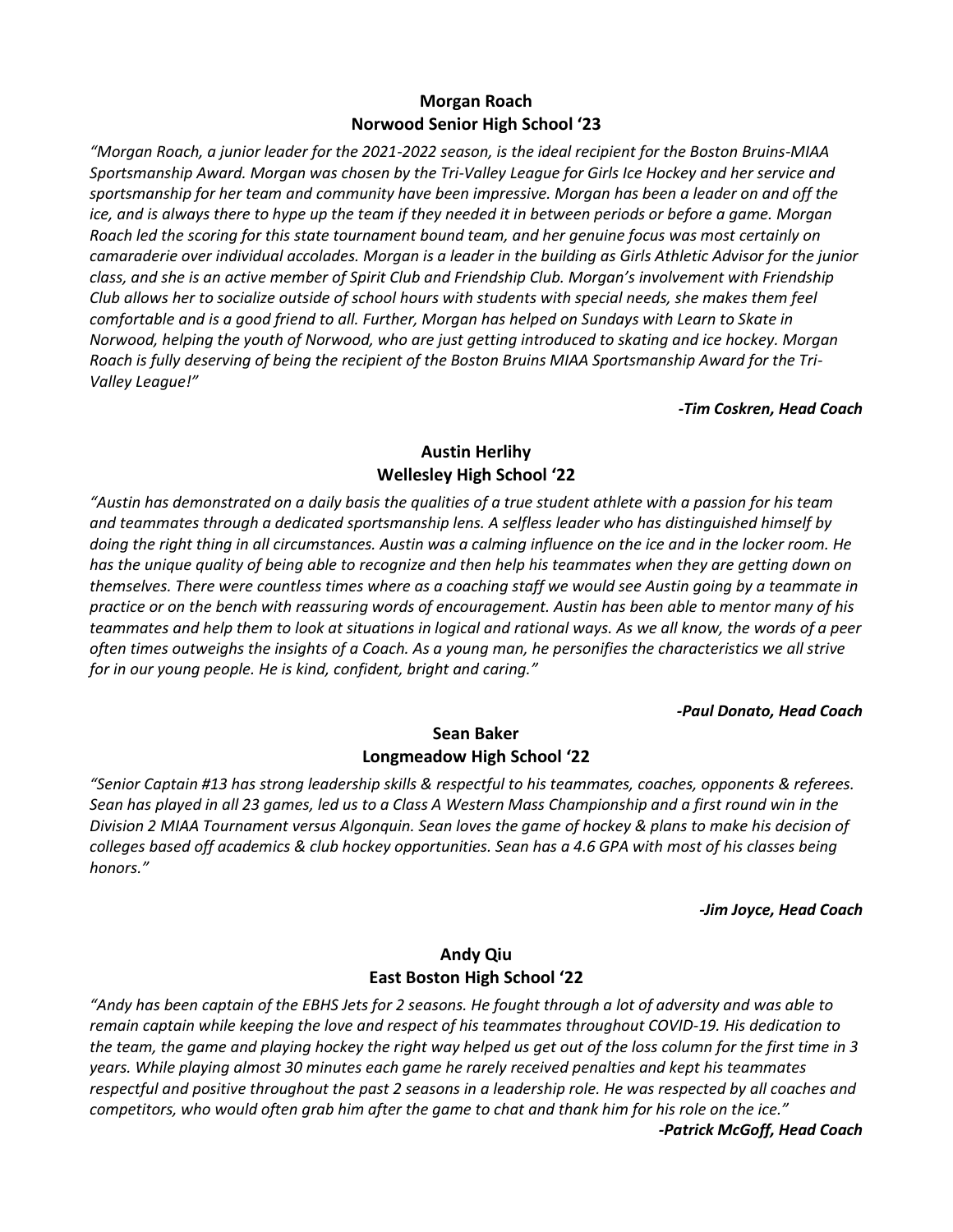## **Seamus Heney Hamilton-Wenham High School '22**

*"Seamus Heney, a Senior Defenseman and Assistant Captain, has been instrumental in leading this year's team. Heney's dedication to his teammates and hard work helped pave the way to our first Cape Ann League Title."* 

*-Rob Ryan, Head Coach* 

## **Jake Desmarais Saint Mary's High School '22**

*"Captain of a very young team that struggled early but came in strong and advanced to the sweet 16. Organized a prayer service with the head of school for head coach Mark Lee when coach's brother passed away."*

*-Jeff Newhall, Athletic Director* 

## **Tyler Beck Bishop Stang High School '22**

*"Tyler Beck is the consummate "team player" who always puts his team before himself. He is an outstanding citizen and student who plays the game hard with determination and discipline while showing respect for teammates, coaches, opponents, officials, and the game itself."*

*-Ken Gouveia, Head Coach* 

# **Nick Julian Malden Catholic High School '22**

*"Senior Captain for Malden Catholic, one of the most polite, positive and respectful young men I've ever coached. Class act that is never penalized. He is a fierce competitor that is fair and generous in his treatment of his teammates, officials and opponents. A leader on and off the ice he is one that sets the tone for those around him and respects the game and his opponents."*

*-Chris Kuchar, Head Coach* 

## **Jonathan Daley Essex North Shore Agricultural & Technical School '22**

*"Jonathan is a great kid, a league all-star and a great captain. He plays the game hard while respecting his opponents, the officials and the game itself. He has only received 3 penalties over the last 3 seasons despite playing a regular shift on our 1st line. He is a fine example of a student-athlete and more than deserving of this award."*

*-Mark Leonard, Head Coach* 

# **Andrew Pieczarka Chicopee High School '22**

*"Andrew did not get a penalty all year. He is an extremely aggressive player, so to go through a season without getting a penalty is very difficult. As a senior he leads through example. He is always respectful and polite during practice, games and off ice."*

*-Alan Styckiewicz, Head Coach*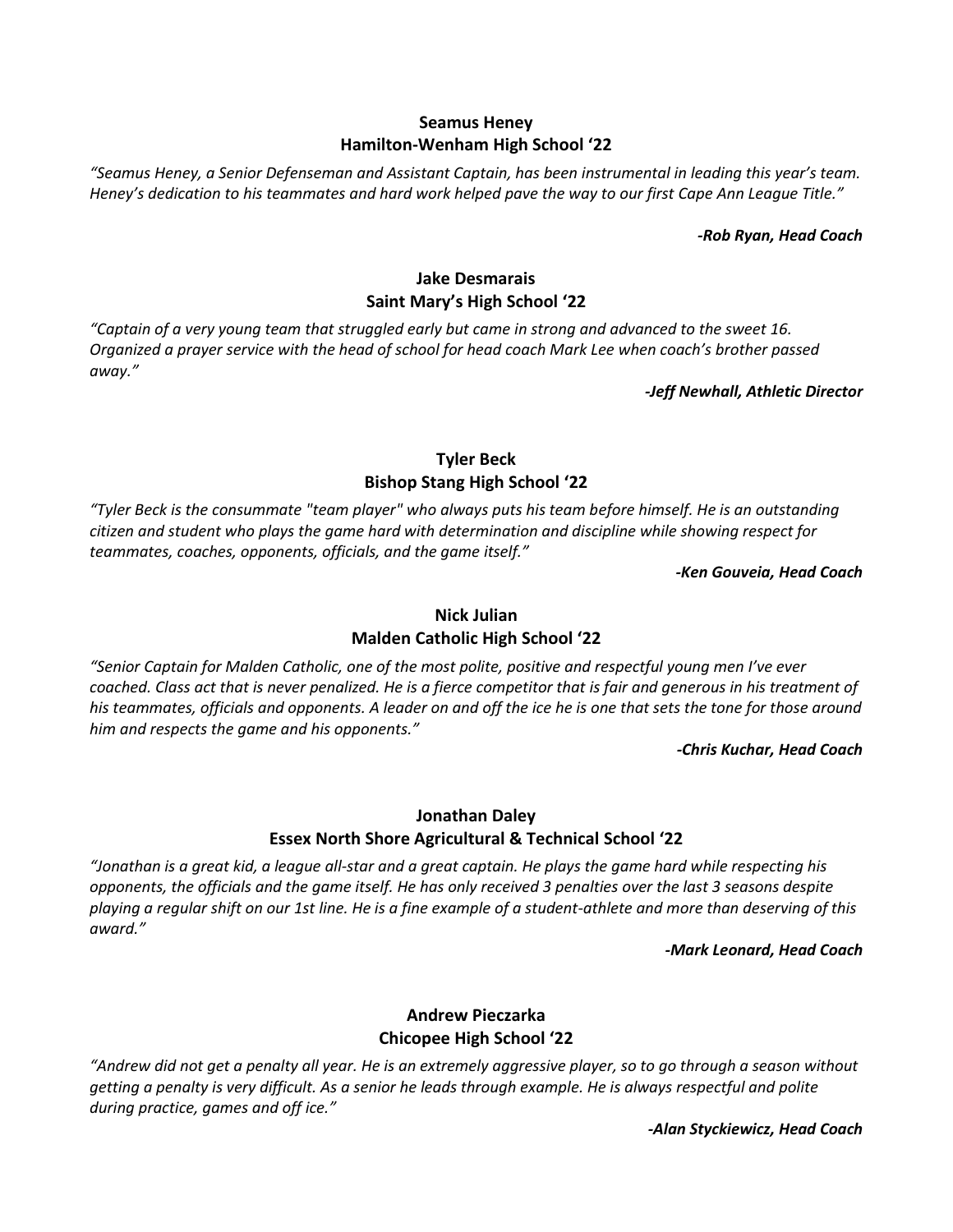# **Cody Tufts Medford High School '22**

*"Cody is a senior captain at Medford high School.....tremendous leader both on the ice and in the corridors of Medford High School...through his great work ethic he has been a tremendous role model for the youth of the City of Medford....selfless, great kid."*

#### *-Bobby Maloney, Athletic Director*

# **Justin Peters**

## **Bridgewater-Raynham Regional High School '23**

*"Justin Peters is one of the best captains I have had in 40 years of coaching. Although Justin does not say much he leads by example. He is a player that is full of hard work, determination and integrity. He never takes a shift off. He led our team this year as a junior, as an assistant captain, and he will be our captain next year. He conducts himself as a professional in everything that he does. Last year as a sophomore Justin missed the entire season due to a shoulder surgery. In one of the most unreal things that I have ever seen Justin was at every practice on the bench in street clothes. He did not miss 1 day. This is the kind of person, teammate and leader that he is. Justin fits the bill for this award and continues to be a great role model for my younger players. If every player was out of the same mold as Justin Peters coaching would be easy."*

#### *-Scott Harlow, Head Coach*

# **Kyle Frechette Lowell High School '22**

*"Kyle is an individual that embodies everything a student‐athlete should; dedication, spirit and respect for his teammates, coaches and officials. Lowell High School and its hockey program are proud to have Kyle as a leader both in the classroom and on the ice."* 

*-Brian Akashian, Head Coach* 

## **Anthony Birolini Pembroke High School '22**

*"Anthony has an extremely high competitive spirit but plays the game with the utmost respect for his opponents and officials. He never questions calls and holds the same expectations for his teammates. He promptly shuts down any player who attempts to complain, whether that be in the locker room or on the bench. Players quickly respond to him because he always "walks the walk." His actions, how he plays the game, has earned the respect of coaches throughout our league as a player they wish was on their team. Anthony is a strong leader who is always encouraging his teammates to play to their strengths and believes everyone can contribute in their own way."*

#### *-Scott Paine, Athletic Director*

## **Dillan Lowe Nashoba Regional High School '23**

*"Dillan suffered a season ending knee injury about halfway through the season. Dillan is a standout player for our team, but it is everything he brings off the ice that makes a larger impact. Despite the injury, he has attended every practice and team event that has occurred since. Now, he assists coaching the defense and has boosted their output in a major way. Coaches around the league have expressed their dismay for his injury, but what they don't see is how much of an impact he has on CMass as a whole. I could not think of a better candidate for this honor."*

*-Matthew Biggs, Coach/Dean of Students*